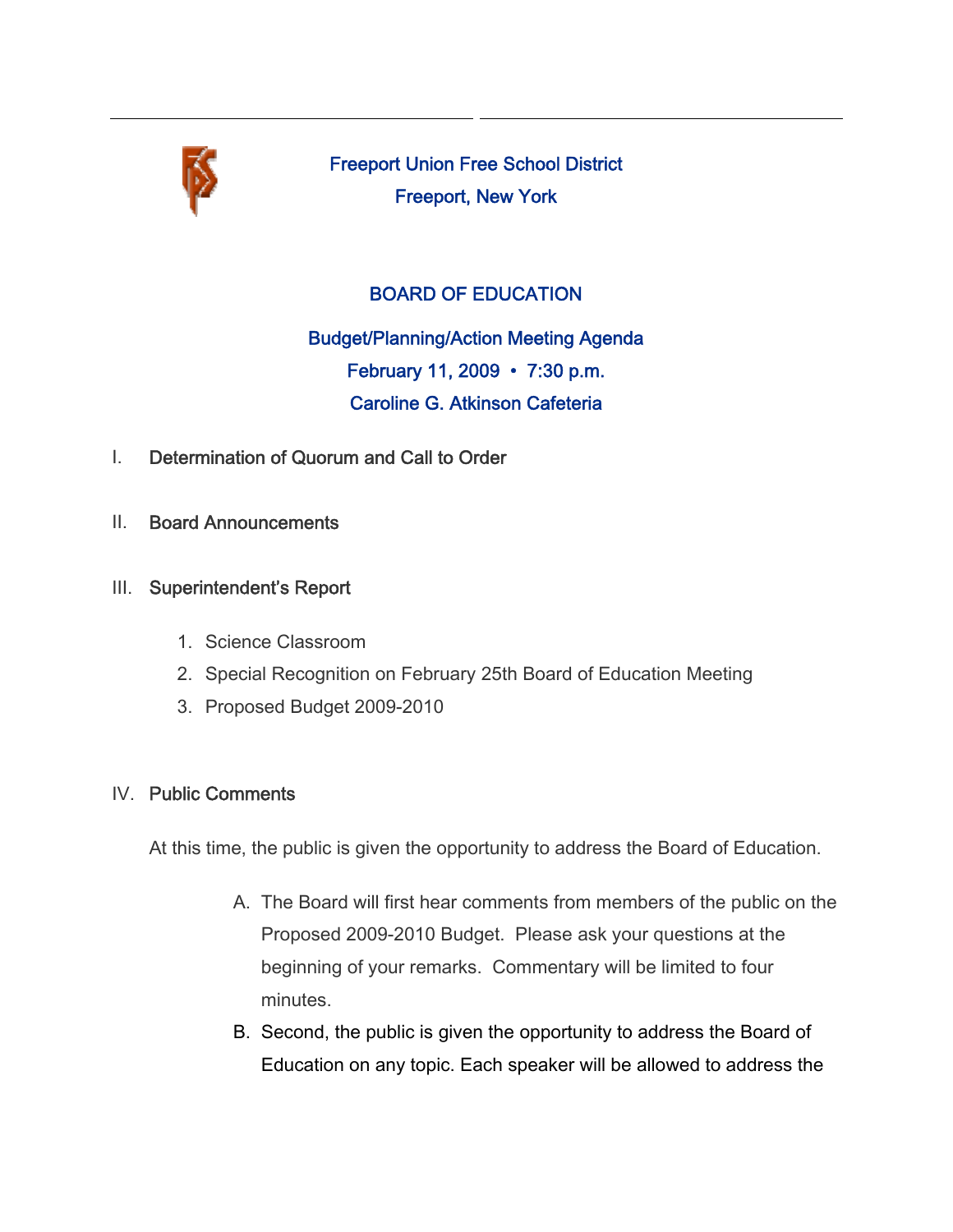#### Board once, for a maximum of four minutes.

The Board of Education and/or the Administration may respond at the conclusion of the question and comment portion of the meeting, or they may respond, verbally or in writing, at a later date.

## V. Items for Action

 A. Acceptance of the Minutes from the Committees on Special Education and Preschool Special Education:

December 4, 2008, December 8, 2008, December 12, 2008, December 15, 2008, December 16, 2008, December 17, 2008, December 22, 2008, January 5, 2009, January 6, 2009, January 7, 2009, January 8, 2009, January 9, 2009, January 12, 2009, January 13, 2009, January 14, 2009, January 15, 2009, January 16, 2009, January 20, 2009, January 21, 2009, January 22, 2009, January 23, 2009, January 27, 2009, January 28, 2009, January 29, 2009, January 30, 2009, February 2, 2009.

- B. Acceptance of the EXCEL Capital Projects Bid Partial Doors & Window Replacements.
- C. Acceptance of the EXCEL Capital Projects Bid Emergency Lighting Upgrades.
- D. Acceptance of the EXCEL Capital Projects Bid Boiler Replacement at Columbus Avenue School and Freeport High School.
- E. Administrative Appointment

## VI. Review of the tentative Agenda for February 25, 2009 BOE Action Meeting

VII. Board Comments

#### VIII. Superintendent Comments